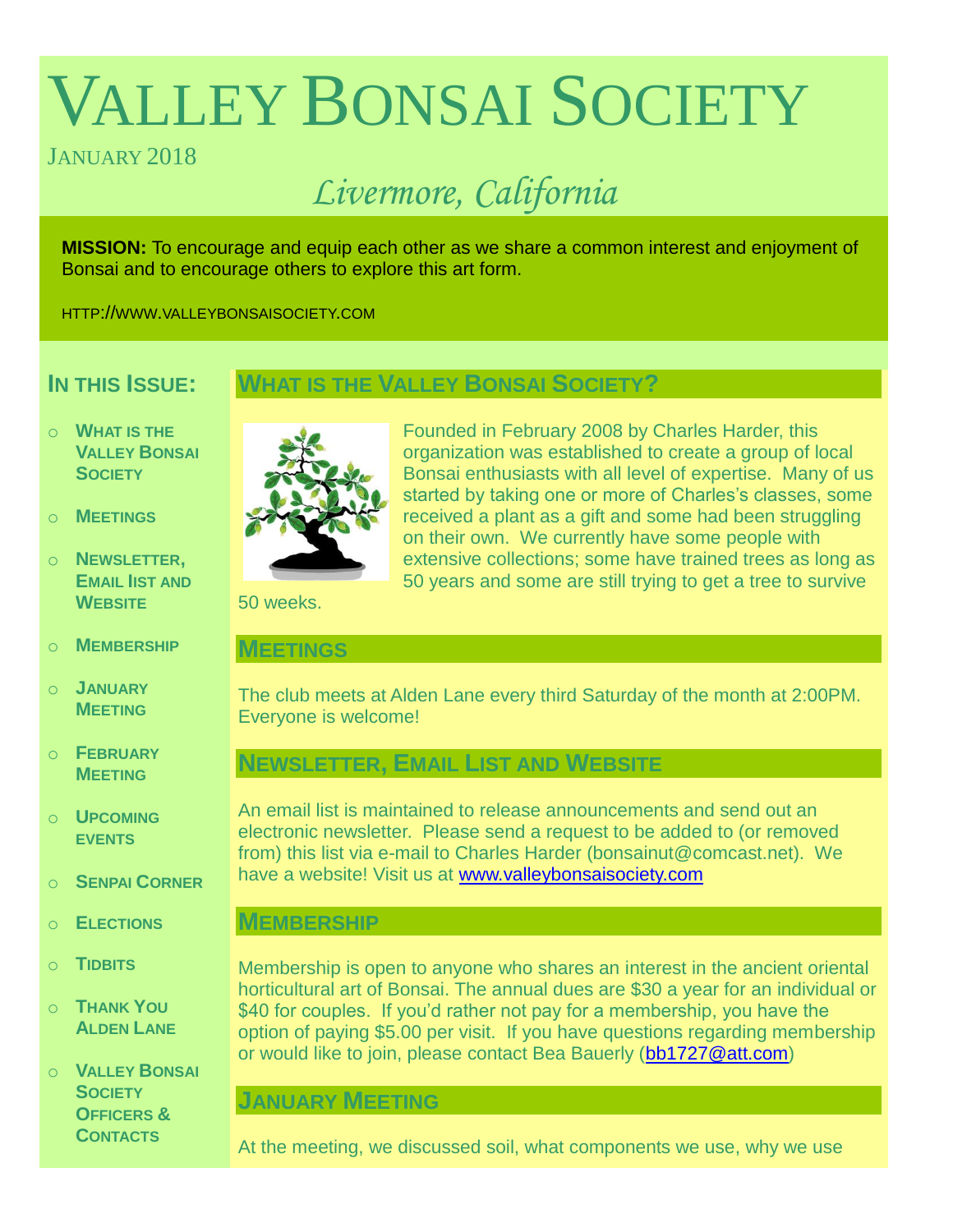them and in what the proportions. Proportions should be based on the type of tree you are transplanting. As usual, there was plenty of basic components available for people to make up their own.

Here is a general summary of soil: soil ranges from organic, to inorganic. Your organic material (fir bark humus etc.) will hold moisture longer, but will break down over time, which can lead to blockage of drainage holes and even reduce root growth. I am not saying to not put any organic in your soil, but be aware that you will need to monitor the condition of your soil over time. Your inorganic material (pumice, lava, decomposed granite etc.) assist with promoting fine hair root growth. The fun part is to find the right balance for your microclimate and trees.

#### **FEBRUARY MEETING**

AT our February meeting, we will cover wiring. I know we cover this every year, but wiring is one of the critical techniques that we use for developing successful Bonsai. Wire placement, and how it is anchored, is important; therefore the need to get regular important reminders of good wiring practices. This will also be good instruction for our newer members.

#### **UPCOMING EVENTS**

#### **February 17 – 18, 2018 Oakland, California**

**GSBF Bonsai Garden at Lake Merritt:** The Annual Mammoth Auction and Sale Fund Raiser will be held at the Lakeside Park Garden Center, 666 Bellevue Ave., Lake Merritt. Saturday: Auction preview at Noon with Auction starting at 1 PM. Sunday: Vendor Sales start at 9 AM; Plant Sales start at 10 AM; Demonstrations start at 1 PM. Everyone is encouraged to submit their bonsai and bonsai related items for consideration to be included in the Mammoth Auction at the earliest date possible. The Bonsai Garden at Lake Merritt will be open that weekend 10 AM to 4 PM on Saturday, and Noon to 4 PM on Sunday. Please visit the Garden and observe the many installments under the Garden Revitalization Opportunity (GRO) project. For more information or to sell bonsai, email [bonsailakemerritt@gmail.com](mailto:bonsailakemerritt@gmail.com) and visit [http://gsbf-lakemerritt.org](http://gsbf-lakemerritt.org/)

#### **March 24 – 25, 2018 Oakland, California**

**Bay Area Bonsai Associates**: 37th Annual Bonsai Exhibition at the Lakeside Park Garden Center, 666 Bellevue Avenue. Show hours are 5 – 9 PM Saturday and 10 AM – 4 PM Sunday. Light dinner at 5:30 PM Saturday followed by a bonsai demonstration by club members from 6:30 to 9 PM. Benefit drawing of demo tree(s). Winning ticket must be present to win. Sales of plants, bonsai, and other bonsai related items both days. Admission is free. Parking fee to the Lakeside Park entrance is required during the park hours. For more information, please contact Janice Dilbeck [janicedilbeck@comcast.net](mailto:janicedilbeck@comcast.net)

#### **March 31 – April 1, 2018 Sacramento, California**

**Bonsai Sekiyu Kai:** 41st Annual show at the Sacramento Buddhist Church, 2401 Riverside Blvd. Show hours are 10 AM – 4 PM daily with a demonstration at 2 PM. Amenities include refreshments, light snacks, door prizes, raffles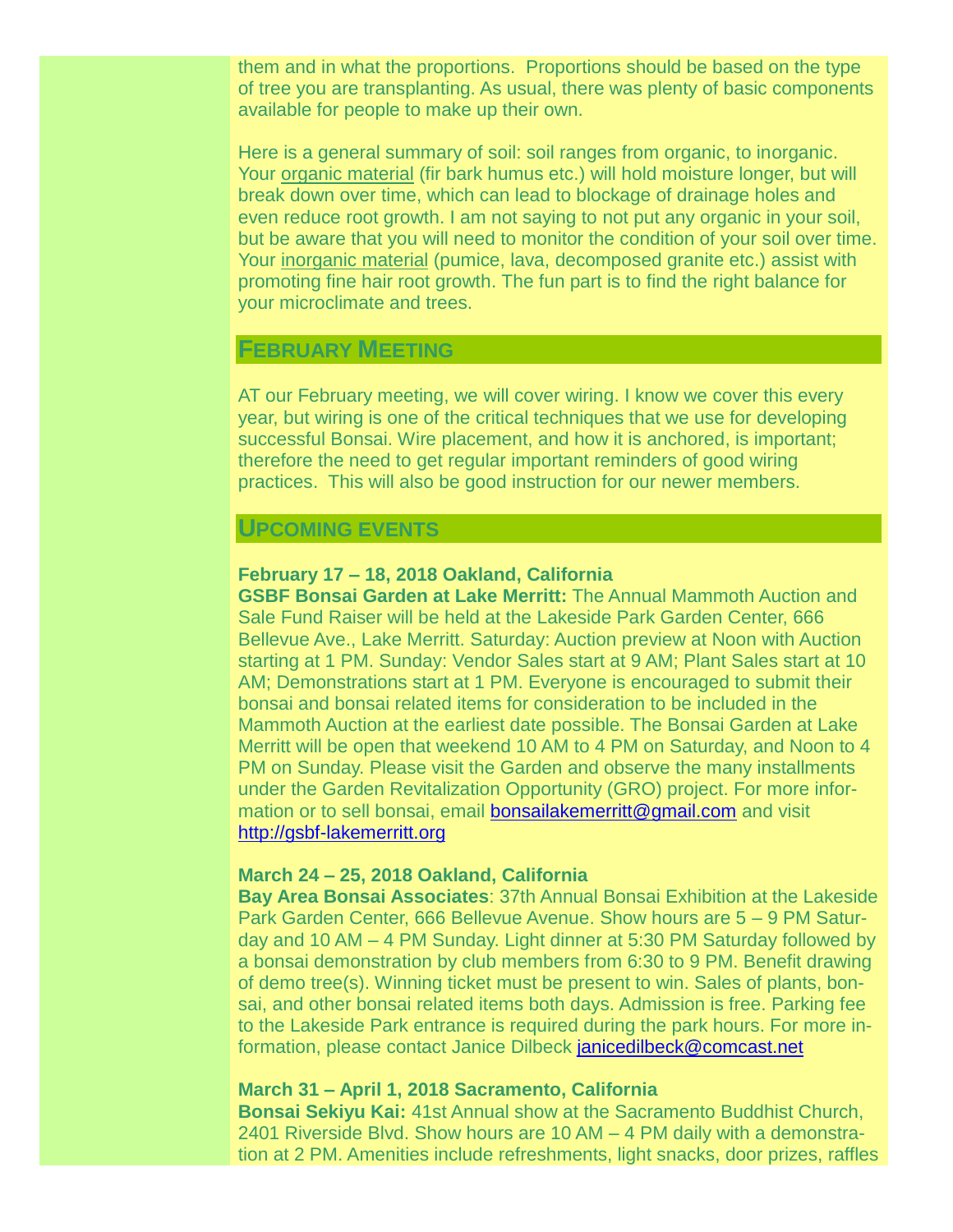and a silent auction. Member and vendor sales of plants and bonsai-related items, as well as a food vendor. For more information contact Bonsai Sekiyu Kai at [bonsaisekiyukai@gmail.com](mailto:bonsaisekiyukai@gmail.com)

#### **SENPAI CORNER**

Spring is in the air! It almost feels like winter is behind us, however, we probably have another 9 to 12 weeks before spring is really here!!!

Your trees are starting to wake up, and these last couple of warm days are fooling them and us. Pay close attention to the weather, as we may still get a couple of nasty days (at least I hope we get a few more days of rain). Beginning from now is a good time to consider re-potting and also start thinking about starting up your fertilizing regimen. If you can make it, the  $17<sup>th</sup>$  and  $18<sup>th</sup>$ is the Mammoth auction and sale for the Golden State Bonsai Federation. The auction is on Saturday and the sale is on Sunday. There is a lot of good material available and is a good opportunity to stock up.

#### **ELECTIONS**

Positions on the Board are still available. Please contact Bea if you are interested.

#### **TIDBITS**

Just to reiterate what Sensei wrote about the Mammoth auction is worth a trip. You will not be disappointed.

#### **THANK YOU ALDEN LANE**



Thanks to Alden Lane for allowing us to meet for free at the nursery as we start up. Alden Lane Nursery has evergreen and blooming trained Bonsai specimens in many sizes for indoors and outdoor gardens. Stop in and let one of the Bonsai experts help you design your own Bonsai masterpiece from the selection of Bonsai pots and starter plants. They also carry Bonsai tools and enough useful Bonsai accessories to satisfy even the most dedicated bonsai tree hobbyist.

981 Alden Lane Livermore, CA 94550 (925) 447-0280

[www.aldenlane.com](http://www.aldenlane.com/)

The nice thing about meeting at Alden Lane is that you have the opportunity to not only pick up bonsai stock and supplies but to shop under the oaks amongst one

of the most extensive offerings for your home and garden. Inspiration and beauty abounds where ever you look along with the friendly, knowledgeable staff of Alden Lane. Don't forget to say THANK YOU for the incredible